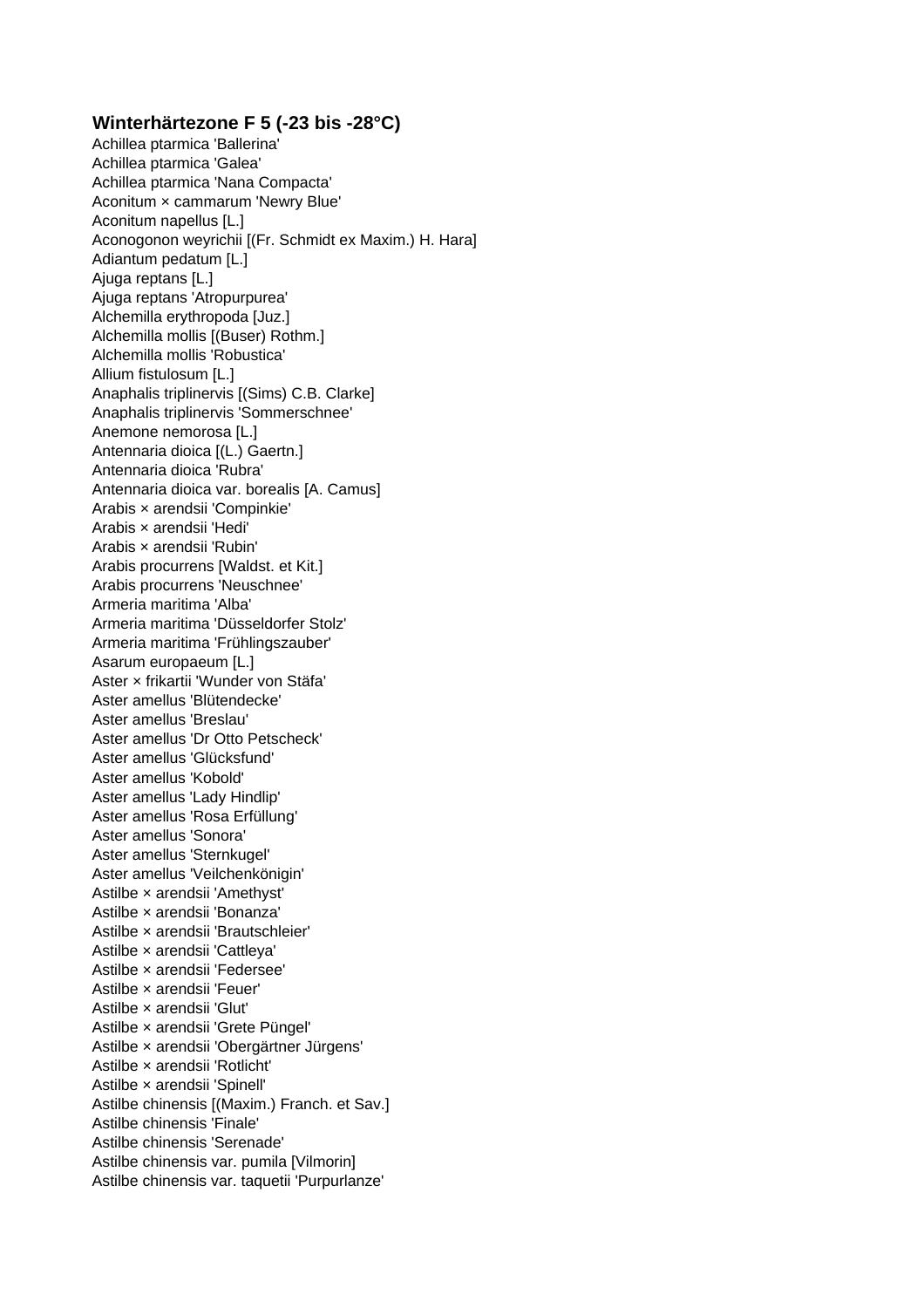Astilbe chinensis var. taquetii 'Superba' Astilbe glaberrima 'Sprite' Astilbe japonica 'Deutschland' Astilbe japonica 'Koblenz' Astilbe japonica 'Mainz' Astilbe japonica 'Red Sentinel' Astilbe simplicifolia 'Aphrodite' Astilbe simplicifolia 'Atrorosea' Astilbe simplicifolia 'Bronce Elegans' Astilbe simplicifolia 'Praecox Alba' Astilbe thunbergii 'Straußenfeder' Astilbe thunbergii 'Van der Wielen' Astilboides tabularis [(Hemsl.) Engl.] Astrantia major 'Rosensinfonie' Blechnum spicant [(L.) Roth] Briza media [L.] Butomus umbellatus [L.] Calamagrostis arundinacea var. brachytricha [(Steud.) Hack.] Caltha polysepala [Hochst. ex Lorent] Campanula cochleariifolia [Lam.] Campanula cochleariifolia 'Alba' Campanula lactiflora 'Loddon Anne' Campanula punctata [Lam.] Carex digitata [L.] Carex montana [L.] Carex ornithopoda 'Variegata' Carex pendula [Huds.] Carex riparia [Curt.] Carex sylvatica [Huds.] Carex umbrosa [Host] Centaurea hypoleuca 'John Coutts' Centaurea nigra subsp. rivularis [(Brot.) Coutinho] Ceratophyllum demersum [L.] Chelone obliqua [L.] Cimicifuga dahurica [(Turcz.) Torr. et A. Gray ex M] Cimicifuga ramosa [Nakai] Cimicifuga ramosa 'Atropurpurea' Cimicifuga simplex 'Armleuchter' Cimicifuga simplex 'White Pearl' Clematis × heracleifolia 'Crepuscule' Clematis × heracleifolia 'Mrs R.Brydon' Coreopsis verticillata [L.] Coreopsis verticillata 'Moonbeam' Coreopsis verticillata 'Zagreb' Corydalis lutea [(L.) DC.] Darmera peltata [(Torr. ex Benth.) Voss] Delphinium × belladonna 'Piccolo' Delphinium × belladonna 'Völkerfrieden' Delphinium elatum 'Abgesang' Delphinium elatum 'Ariel' Delphinium elatum 'Azurzwerg' Delphinium elatum 'Blauwal' Delphinium elatum 'Fernzünder' Delphinium elatum 'Finsteraarhorn' Delphinium elatum 'Frühschein' Delphinium elatum 'Gletscherwasser'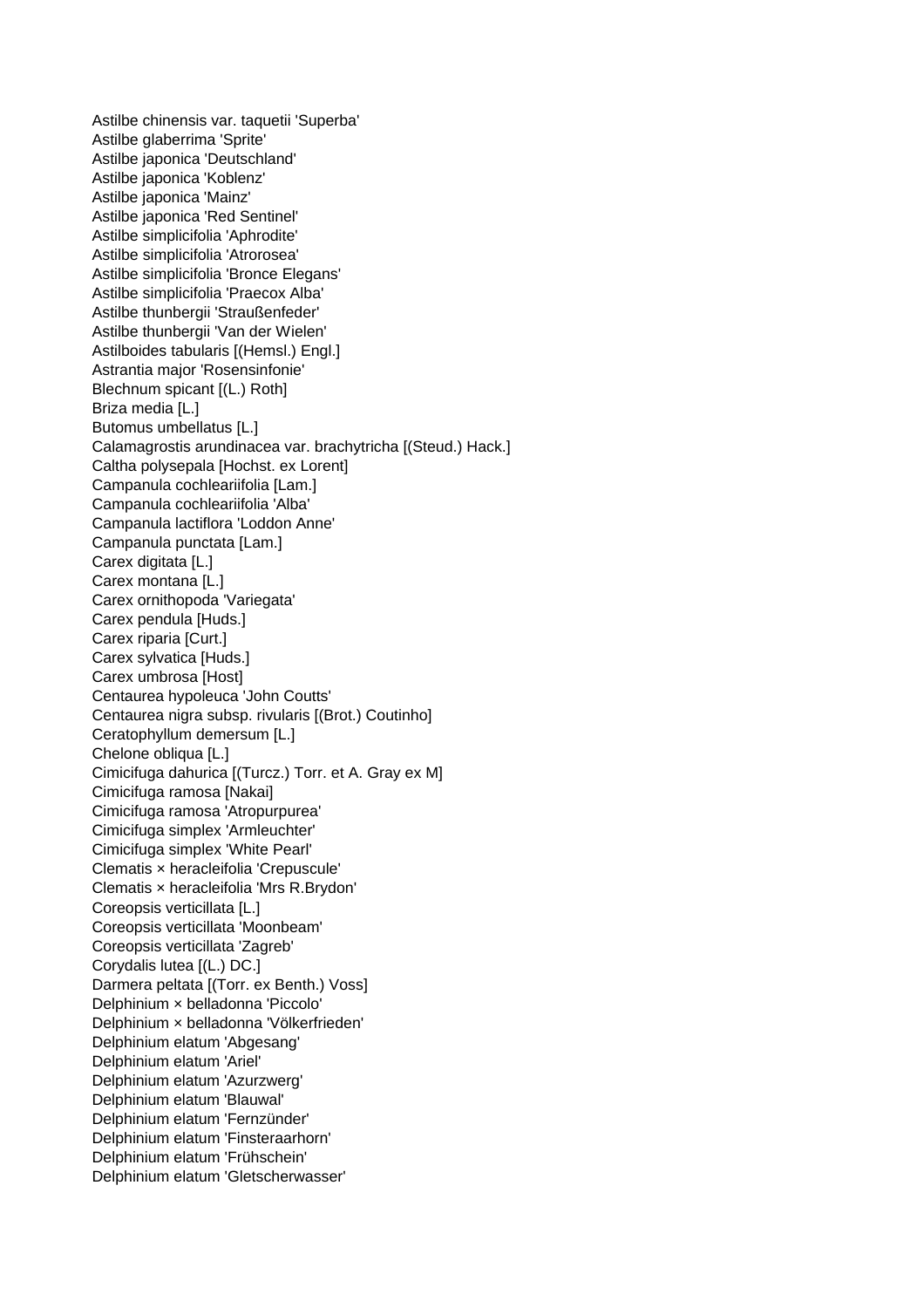Delphinium elatum 'Jubelruf' Delphinium elatum 'Lanzenträger' Delphinium elatum 'Ouvertüre' Delphinium elatum 'Perlmutterbaum' Delphinium elatum 'Polarnacht' Delphinium elatum 'Schildknappe' Delphinium elatum 'Sommernachtstraum' Delphinium elatum 'Sommerwind' Delphinium elatum 'Waldenburg' Delphinium elatum 'Zauberflöte' Deschampsia cespitosa 'Goldschleier' Dicentra eximia [(Ker-Gawl.) Torr.] Digitalis grandiflora [Mill.] Digitalis purpurea [L.] Digitalis purpurea 'Excelsior' Doronicum orientale [Hoffm.] Doronicum orientale 'Frühlingspracht' Doronicum orientale 'Magnificum' Dryopteris affinis [(Lowe) Fraser-Jenkins] Dryopteris affinis 'Cristata' Dryopteris affinis 'Pinderi' Dryopteris dilatata [(Hoffm.) A. Gray] Eleocharis acicularis [(L.) Roem. et Schult.] Eleocharis palustris [(L.) Roem. et Schult.] Epimedium × rubrum [C. Morr.] Epimedium × versicolor 'Sulphureum' Epimedium × warleyense 'Orangekönigin' Epimedium × youngianum 'Niveum' Epimedium × youngianum 'Roseum' Epimedium grandiflorum 'Rose Queen' Equisetum hyemale var. robustum [(A.Braun) Eaton] Eranthis hyemalis [(L.) Salisb.] Eriophyllum lanatum [(Pursh.) Forb.] Eryngium × zabelii 'Violetta' Eryngium alpinum [L.] Eryngium alpinum 'Blue Star' Eryngium bourgatii [Goouan] Eupatorium cannabinum [L.] Eupatorium fistulosum [Barrat] Eupatorium fistulosum 'Atropurpureum' Euphorbia griffithii 'Fireglow' Euphorbia palustris [L.] Festuca alpina [Suter] Festuca gautieri [(Hack.) K. Richter] Festuca gautieri 'Pic Carlit' Fragaria × ananassa 'Pink Panda -R-' Fragaria vesca var. semperflorens 'Alexandria' Fragaria vesca var. semperflorens 'Rügen' Fragaria vesca var. vesca [L.] Galium odoratum [(L.) Scop.] Gentiana asclepiadea [L.] Gentiana dinarica [Beck] Geranium × magnificum [Hyl.] Geranium × magnificum 'Anemoniflorum' Geranium × magnificum 'Rosemoor' Geranium × oxonianum 'Claridge Druce'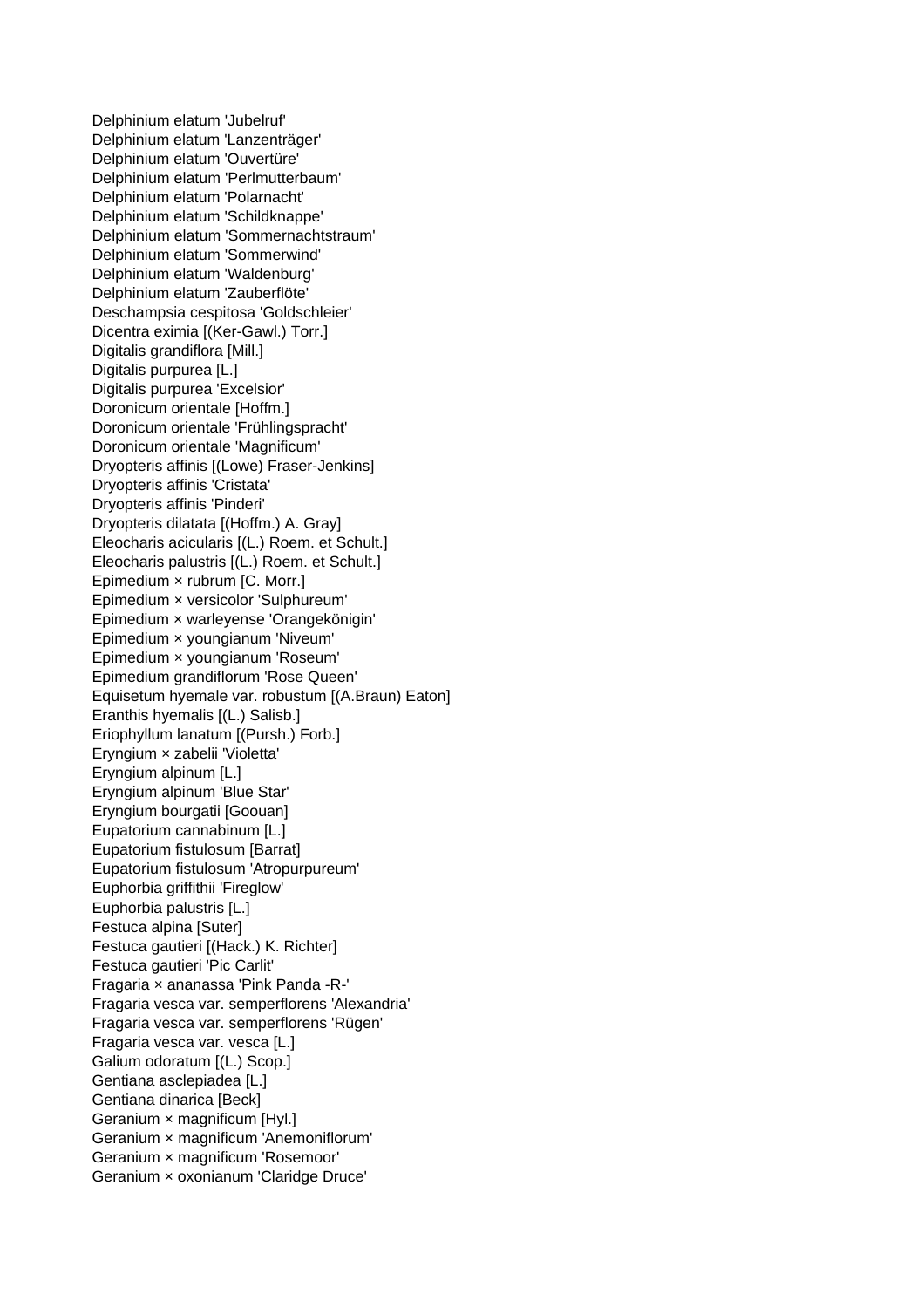Geranium cinereum 'Ballerina' Geranium cinereum subsp. subcaulescens 'Splendens' Geranium dalmaticum [(Beck) Rech. f.] Geranium dalmaticum 'Album' Geranium endressii [J. Gay] Geranium gracile 'Sirak' Geranium phaeum [L.] Geranium renardii [Trautv.] Geranium renardii 'Philippe Vapelle' Geranium renardii 'Terre Franche' Geranium sanguineum [L.] Geranium sanguineum 'Album' Geranium sanguineum 'Compactum' Geranium sanguineum 'Elsbeth' Geranium sanguineum 'Inverness' Geranium sanguineum 'Nanum' Geranium sanguineum var. striatum [West.] Geum coccineum 'Borisii' Geum coccineum 'Feuermeer' Geum coccineum 'Werner Arends' Globularia cordifolia [L.] Glyceria maxima [(Hartm.) Holmberg] Glyceria maxima 'Variegata' Helenium × hybrida 'Baudirektor Linne' Helenium × hybrida 'Goldrausch' Helenium × hybrida 'Kanaria' Helenium × hybrida 'Mahagoni' Helenium × hybrida 'Moerheim Beauty' Helenium × hybrida 'Waltraut' Helenium × hybrida 'Wesergold' Helenium × hybrida 'Zimbelstern' Helianthemum nummularium subsp. nummularium [(L.) Mill. non Grosser] Helictotrichon sempervirens [(Vill.) Pilg.] Helictotrichon sempervirens 'Pendula' Helictotrichon sempervirens 'Saphirsprudel' Helleborus orientalis [hort.] Helleborus orientalis 'Atrorubens' Hemerocallis × hybrida 'Aten' Hemerocallis x hybrida 'Atlas' Hemerocallis × hybrida 'August Orange' Hemerocallis × hybrida 'Bed of Roses' Hemerocallis × hybrida 'Bel' Hemerocallis × hybrida 'Bitsy' Hemerocallis × hybrida 'Burning Daylight' Hemerocallis × hybrida 'Cartwheels' Hemerocallis × hybrida 'Corky' Hemerocallis × hybrida 'Crimson Pirate' Hemerocallis × hybrida 'Daily Bread' Hemerocallis × hybrida 'Frans Hals' Hemerocallis × hybrida 'Golden Chimes' Hemerocallis × hybrida 'Jake Russel' Hemerocallis × hybrida 'Lemon Bells' Hemerocallis × hybrida 'Luxury Lace' Hemerocallis × hybrida 'Maikönigin' Hemerocallis × hybrida 'Norton Orange' Hemerocallis × hybrida 'Sammy Russel'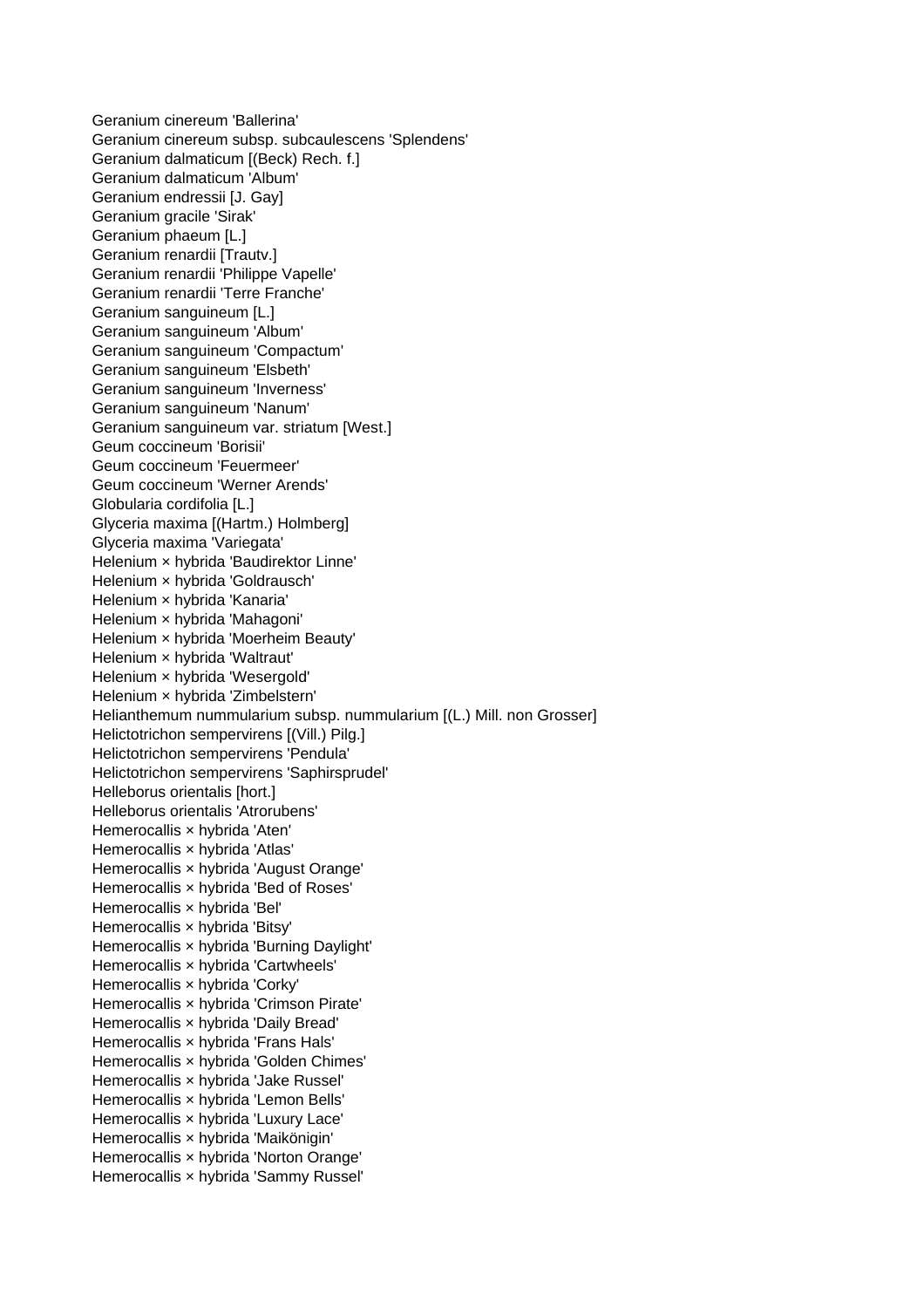Hemerocallis × hybrida 'Shooting Star' Hemerocallis × hybrida 'Stella de Oro' Hemerocallis × hybrida 'Tinkerbell' Hemerocallis middendorffii [Trautv. et C.A. Mey.] Hepatica nobilis [Gars.] Hepatica transsylvanica [Fuss] Hepatica transsylvanica 'Buis' Herniaria glabra [L.] Heuchera sanguinea 'Leuchtkäfer' Heuchera sanguinea 'Splendens' Hieracium x rubrum [Peter] Hieracium aurantiacum [L.] Hieracium pilosella 'Niveum' Hieracium umbellatum [L.] Hosta × fortunei 'Albo-marginata' Hosta × fortunei 'Albopicta' Hosta × fortunei 'Aurea' Hosta × fortunei 'Aureo-marginata' Hosta × fortunei 'Francee' Hosta × fortunei 'Gold Standard' Hosta × fortunei 'Hyacinthina' Hosta × fortunei 'Patriot' Hosta × fortunei 'Piedmont Gold' Hosta × fortunei 'Rugosa' Hosta × hybrida 'Wide Brim' Hosta × undulata 'Albomarginata' Hosta × undulata 'Univittata' Hosta decorata 'Betsy King' Hosta elata [Hylander] Hosta lancifolia [(Thunb.) Engler] Hosta montana f. macrophylla 'Green Acres' Hosta nakaiana 'Golden Tiara' Hosta nigrescens 'Krossa Regal' Hosta plantaginea 'Fragrant King' Hosta plantaginea 'Grandiflora' Hosta plantaginea 'Honeybells' Hosta plantaginea 'Royal Standard' Hosta sieboldiana 'August Moon' Hosta sieboldiana 'Big Daddy' Hosta sieboldiana 'Big Mama' Hosta sieboldiana 'Elegans' Hosta sieboldiana 'Frances Williams' Hosta sieboldii [(Paxt.) Ingram] Hosta sieboldii 'Alba' Hosta sieboldii 'Snowflakes' Hosta sieboldii 'Weihenstephan' Hosta ventricosa [Stearn] Hypericum polyphyllum [Boiss. et Bal.] Inula ensifolia [L.] Inula ensifolia 'Compacta' Iris × barbata-elatior 'Accent' Iris × barbata-elatior 'Amethyst Flame' Iris × barbata-elatior 'Arpege' Iris × barbata-elatior 'Blue Rhythm' Iris × barbata-elatior 'Christmas Time' Iris × barbata-elatior 'Cliffs of Dover'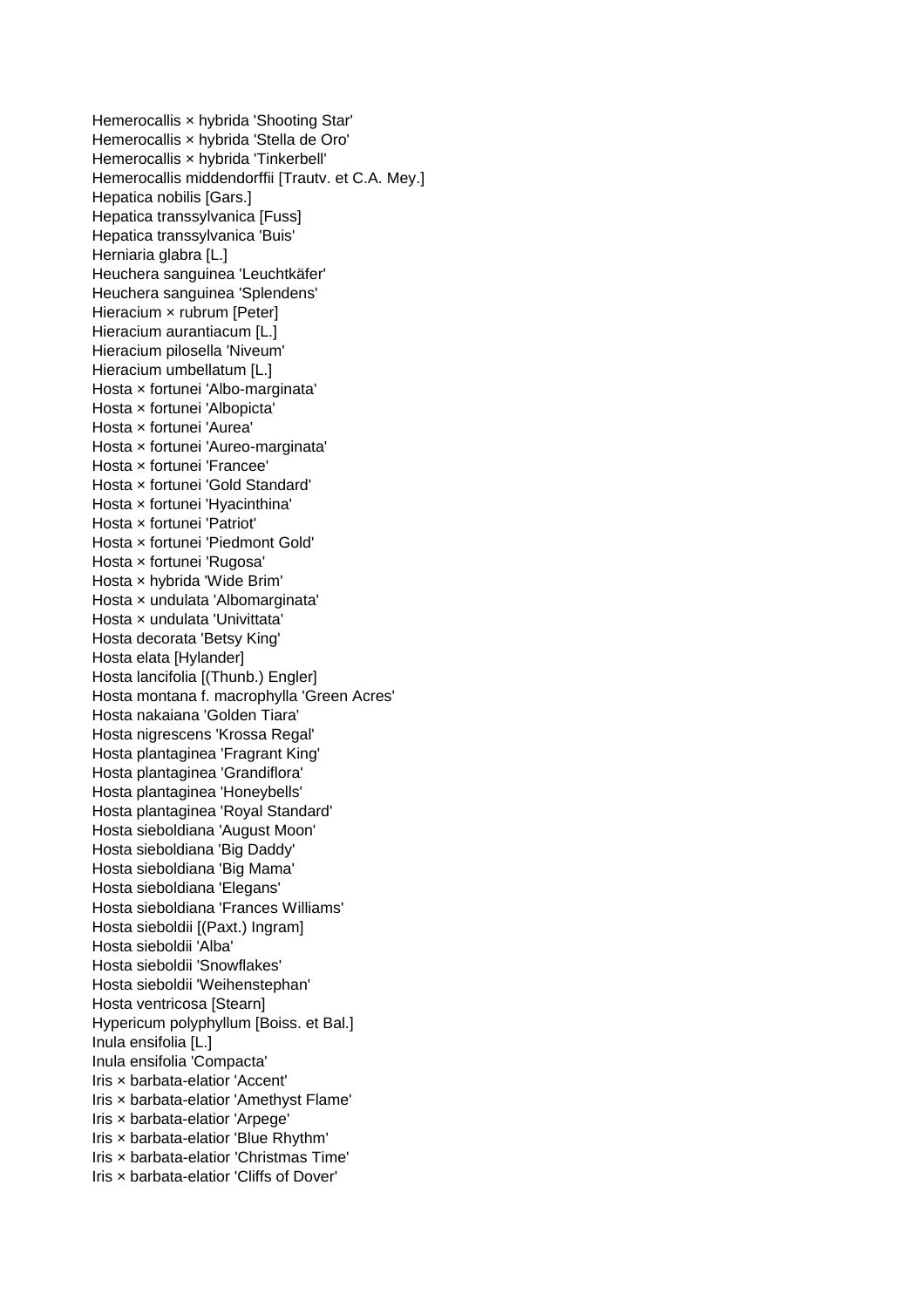Iris × barbata-elatior 'Elizabeth Noble' Iris × barbata-elatior 'Going My Way' Iris × barbata-elatior 'Gold Galore' Iris × barbata-elatior 'Harbor Blue' Iris × barbata-elatior 'Indian Hills' Iris × barbata-elatior 'Indigo Princess' Iris × barbata-elatior 'Jane Philipps' Iris × barbata-elatior 'Kupferhammer' Iris × barbata-elatior 'Latin Lover' Iris × barbata-elatior 'Louvois' Iris × barbata-elatior 'Lovely Again' Iris × barbata-elatior 'Lugano' Iris × barbata-elatior 'Matinata' Iris × barbata-elatior 'Miss Indiana' Iris × barbata-elatior 'New Snow' Iris × barbata-elatior 'Night Owl' Iris × barbata-elatior 'Ola Kala' Iris × barbata-elatior 'One Desire' Iris × barbata-elatior 'Radiant Apogee' Iris × barbata-elatior 'Red Orchid' Iris × barbata-elatior 'Rheintraube' Iris × barbata-elatior 'Rusticana' Iris × barbata-elatior 'Stepping Out' Iris × barbata-elatior 'Vanity' Iris × barbata-elatior 'White Knight' Iris × barbata-elatior 'Wine and Roses' Iris × barbata-elatior 'Winter Olympics' Iris × barbata-media 'Antarctique' Iris × barbata-media 'Apache Warrior' Iris × barbata-media 'Brown Doll' Iris × barbata-media 'Morgendämmerung' Iris × barbata-nana 'April Accent' Iris × barbata-nana 'Atroviolacea' Iris × barbata-nana 'Boo' Iris × barbata-nana 'Brassie' Iris × barbata-nana 'Cherry Garden' Iris × barbata-nana 'Coerulea' Iris × barbata-nana 'Cyanea' Iris × barbata-nana 'Excelsa' Iris × barbata-nana 'Fairy Ballet' Iris × barbata-nana 'Jerry Rubin' Iris × barbata-nana 'Pogo' Iris × barbata-nana 'Stockholm' Iris × barbata-nana 'Tinkerbell' Iris chrysographes [Dykes] Iris danfordiae [(Bak.) Boiss.] Iris ensata [Thunb.] Iris ensata 'Aiogata' Iris forrestii [Dykes] Iris germanica var. germanica [L.] Iris laevigata [Fisch.] Iris laevigata 'Monstrosa' Iris laevigata 'Rose Queen' Iris louisiana 'D.K.Williamson' Iris orientalis [Mill.] Iris pallida 'Aurea Variegata'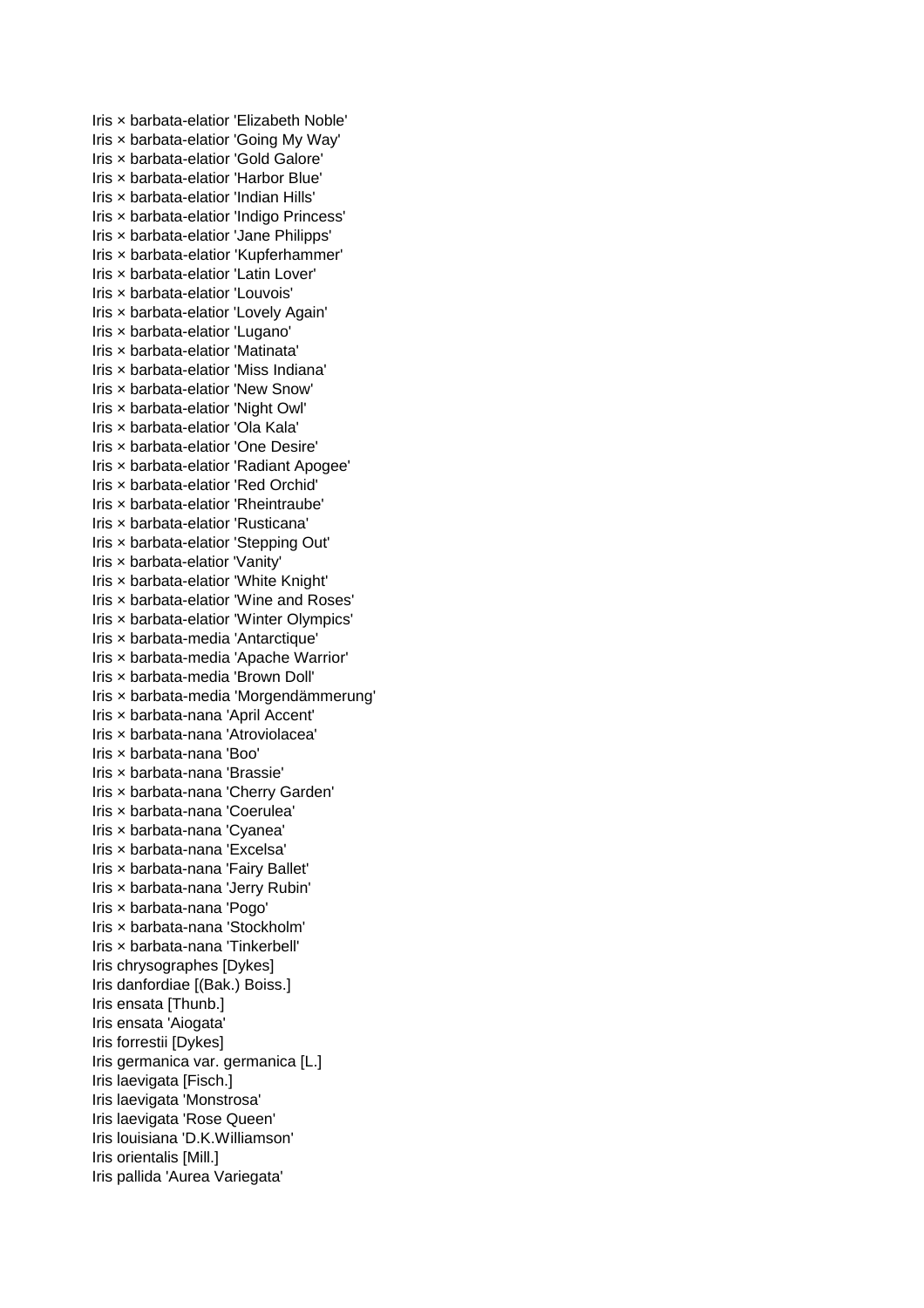Iris pseudacorus [L.] Iris pseudacorus 'Variegata' Iris sanguinea 'Snow Queen' Iris setosa [Pall. ex Link] Iris sibirica 'Blue Burgee' Iris sibirica 'Blue Celeste' Iris sibirica 'Butter and Sugar' Iris sibirica 'Caesar' Iris sibirica 'Cambridge' Iris sibirica 'Dreaming Spires' Iris sibirica 'Ego' Iris sibirica 'Elfe' Iris sibirica 'Emperor' Iris sibirica 'Fourfold White' Iris sibirica 'Mountain Lake' Iris sibirica 'Mrs. Rowe' Iris sibirica 'My Love' Iris sibirica 'Perrys Blue' Iris sibirica 'Ruffled Velvet' Iris sibirica 'Snow Crest' Iris sibirica 'Superba' Iris sibirica 'Swank' Iris sibirica 'Vi Luhin' Iris sibirica 'White Swirl' Jasione laevis [Lam.] Jasione laevis 'Blaulicht' Jovibarba globifera subsp. globifera [(L.) Parn.] Kalimeris incisa [(Fisch.) DC.] Kirengeshoma palmata [Yatabe] Lamiastrum galeobdolon 'Florentinum' Lathyrus latifolius [L.] Lathyrus latifolius 'Rosa Perle' Lathyrus latifolius 'Weiße Perle' Leontopodium alpinum [Cass.] Leontopodium souliei [Beauverd] Leontopodium souliei 'Mignon' Leucojum vernum [L.] Ligularia × hessei Ligularia × palmatiloba Ligularia stenocephala [(Maxim.) Matsum. et Koidz] Ligularia stenocephala 'Weihenstephan' Ligularia stenocephala 'Zepter' Ligularia wilsoniana [(Hemsl.) Greenm.] Lilium hansonii [Leichtl. ex D.D.T. Moore] Lilium henryi [Bak.] Lilium regale [Wils.] Limonium latifolium [(Sm.) O. Kuntze] Limonium latifolium 'Blauschleier' Limonium latifolium 'Violetta' Linum flavum [L.] Linum flavum 'Compactum' Lobelia siphilitica [L.] Lobelia siphilitica 'Alba' Lotus corniculatus [L.] Lotus corniculatus 'Pleniflorus' Lychnis alpina [L.]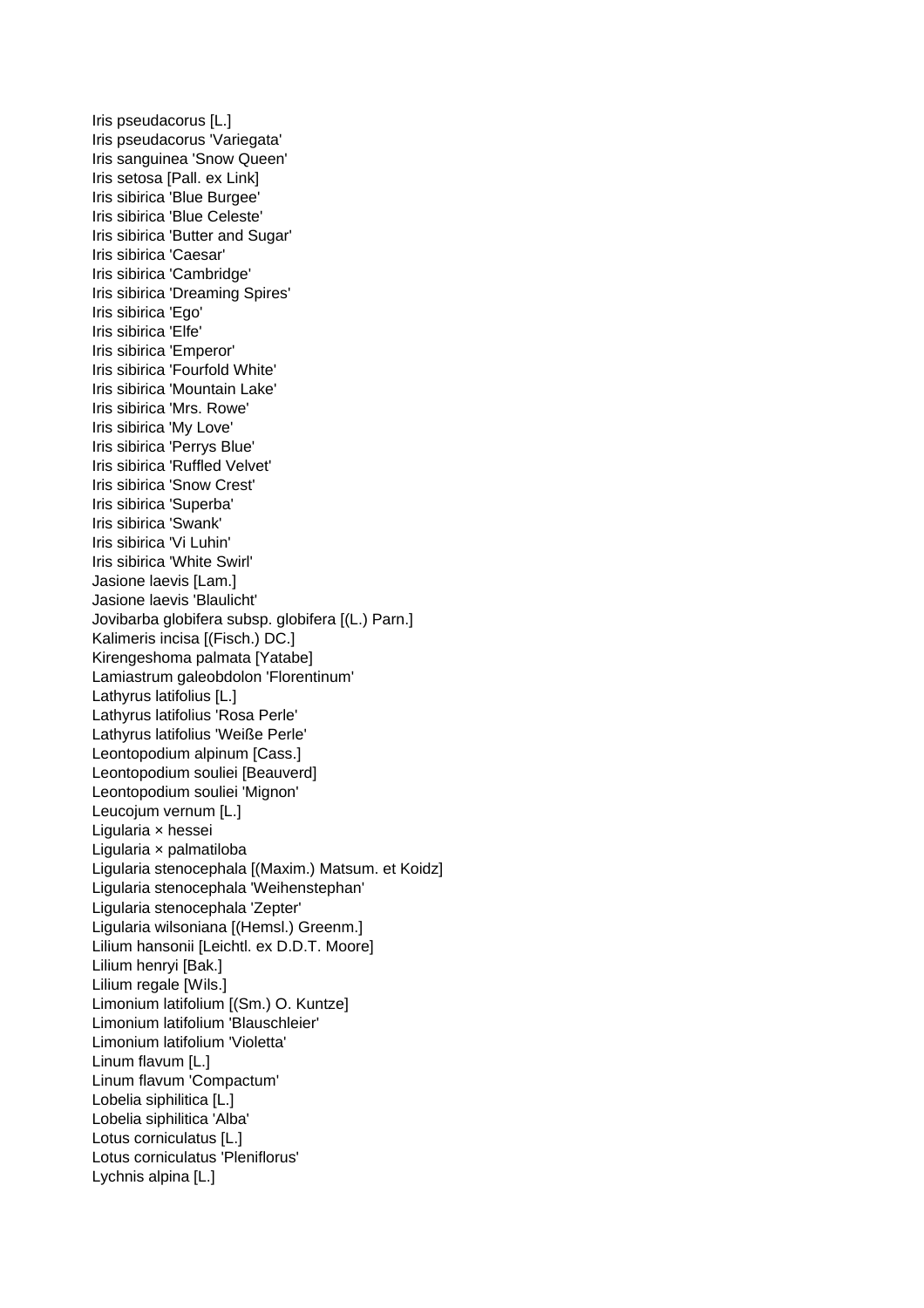Lysimachia punctata [L.] Melica altissima 'Atropurpurea' Melica ciliata [L.] Molinia arundinacea [Schrank] Molinia arundinacea 'Karl Foerster' Molinia arundinacea 'Strahlenquelle' Molinia arundinacea 'Transparent' Molinia arundinacea 'Windspiel' Molinia caerulea [(L.) Moench] Molinia caerulea 'Moorhexe' Molinia caerulea 'Variegata' Narcissus pseudonarcissus 'Arctic Gold' Narcissus pseudonarcissus 'Golden Harvest' Narcissus pseudonarcissus 'King Alfred' Nepeta nervosa [Royle et Benth.] Nymphaea alba [L.] Oenothera macrocarpa [Nutt,] Origanum vulgare [L.] Origanum vulgare 'Compactum' Origanum vulgare 'Polyphant' Origanum vulgare 'Thumbles' Ornithogalum umbellatum [L.] Pachysandra terminalis [Sieb. et Zucc.] Pachysandra terminalis 'Green Carpet -R-' Paeonia lactiflora 'Angelika Kauffmann' Paeonia lactiflora 'Avalanche' Paeonia lactiflora 'Bowl of Beauty' Paeonia lactiflora 'Bunker Hill' Paeonia lactiflora 'Duchess de Nemours' Paeonia lactiflora 'Edulis Superba' Paeonia lactiflora 'Felix Crousse' Paeonia lactiflora 'Festiva Maxima' Paeonia lactiflora 'Gay Paree' Paeonia lactiflora 'Holbein' Paeonia lactiflora 'Inspecteur Lavergne' Paeonia lactiflora 'Jan van Leeuwen' Paeonia lactiflora 'Kansas' Paeonia lactiflora 'Karl Rosenfield' Paeonia lactiflora 'La Perle' Paeonia lactiflora 'Lady Alexandra Duff' Paeonia lactiflora 'Madame Crousse' Paeonia lactiflora 'Madame de Verneville' Paeonia lactiflora 'Marie Crousse' Paeonia lactiflora 'Monsieur Jules Elie' Paeonia lactiflora 'Murillo' Paeonia lactiflora 'Noemie Demay' Paeonia lactiflora 'Sarah Bernhardt' Paeonia lactiflora 'Shirley Temple' Paeonia lactiflora 'Watteau' Paeonia lactiflora 'Wilbur Wright' Paeonia officinalis 'Alba Plena' Paeonia officinalis 'Rosea Plena' Paeonia officinalis 'Rubra Plena' Paeonia officinalis subsp. officinalis [L. emend. Willd.] Paeonia peregrina 'Sunshine' Panicum virgatum [L.]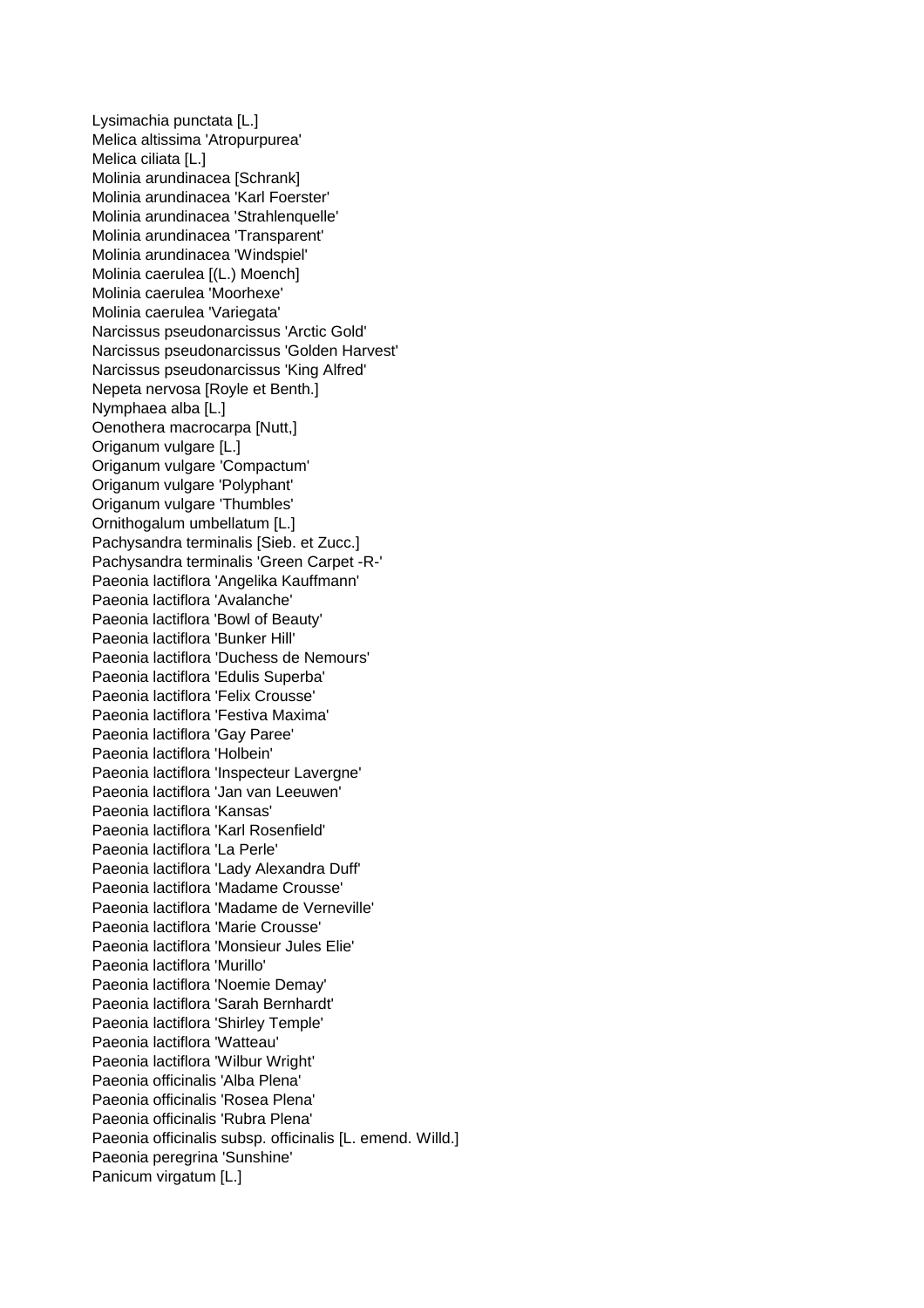Panicum virgatum 'Hänse Herms' Panicum virgatum 'Heavy Metal' Panicum virgatum 'Rehbraun' Panicum virgatum 'Strictum' Pastinaca sativa [L.] Paxistima canbyi [A. Gray] Penstemon digitalis 'Husker's Red' Penstemon scouleri 'Catharine de la Mere' Peucedanum officinale [L.] Peucedanum ostruthium [W.D.J. Koch] Phegopteris connectilis [(Michx.) D.Watt] Phlox douglasii 'Crackerjack' Phlox douglasii 'Georg Arends' Phlox douglasii 'Red Admiral' Phlox douglasii 'Rose Queen' Phlox douglasii 'Waterloo' Phlox douglasii 'White Admiral' Phlox glaberrima subsp. triflora 'Bill Baker' Phlox maculata 'Alpha' Phlox maculata 'Delta' Phlox maculata 'Mrs. Lingard' Phlox maculata 'Natascha' Phlox maculata 'Omega' Phlox maculata 'Rosalinde' Phlox maculata 'Schneelawine' Phyllitis scolopendrium [(L.) Newm.] Phyllitis scolopendrium 'Angustifolia' Phyllitis scolopendrium 'Crispa' Phyteuma ovatum [Honck.] Phyteuma scheuchzeri [All.] Phyteuma spicatum [L.] Poa chaixii [Vill.] Polygonatum × hybridum 'Weihenstephan' Polygonatum hirtum [(Poir.) Pursh] Polygonatum verticillatum [(L.) All.] Polystichum aculeatum [(L.) Roth] Potamogeton crispus [L.] Potamogeton natans [L.] Potentilla atrosanguinea [Lodd. ex D. Don] Potentilla atrosanguinea 'Atropurpurea' Potentilla atrosanguinea 'Gibson's Scarlet' Potentilla aurea [L.] Potentilla aurea 'Goldklumpen' Potentilla crantzii 'Goldrausch' Potentilla megalantha [Takeda] Potentilla nepalensis 'Miss Willmott' Potentilla neumanniana 'Nana' Primula denticulata [Sm.] Primula denticulata 'Alba' Primula elatior [(L.) Hill.] Primula elatior 'Alba' Primula elatior 'Aurea' Primula elatior 'Crescendo Bella Rosa' Primula elatior 'Crescendo Blaue Töne' Primula elatior 'Crescendo Formelmischung' Primula elatior 'Crescendo Goldgelb'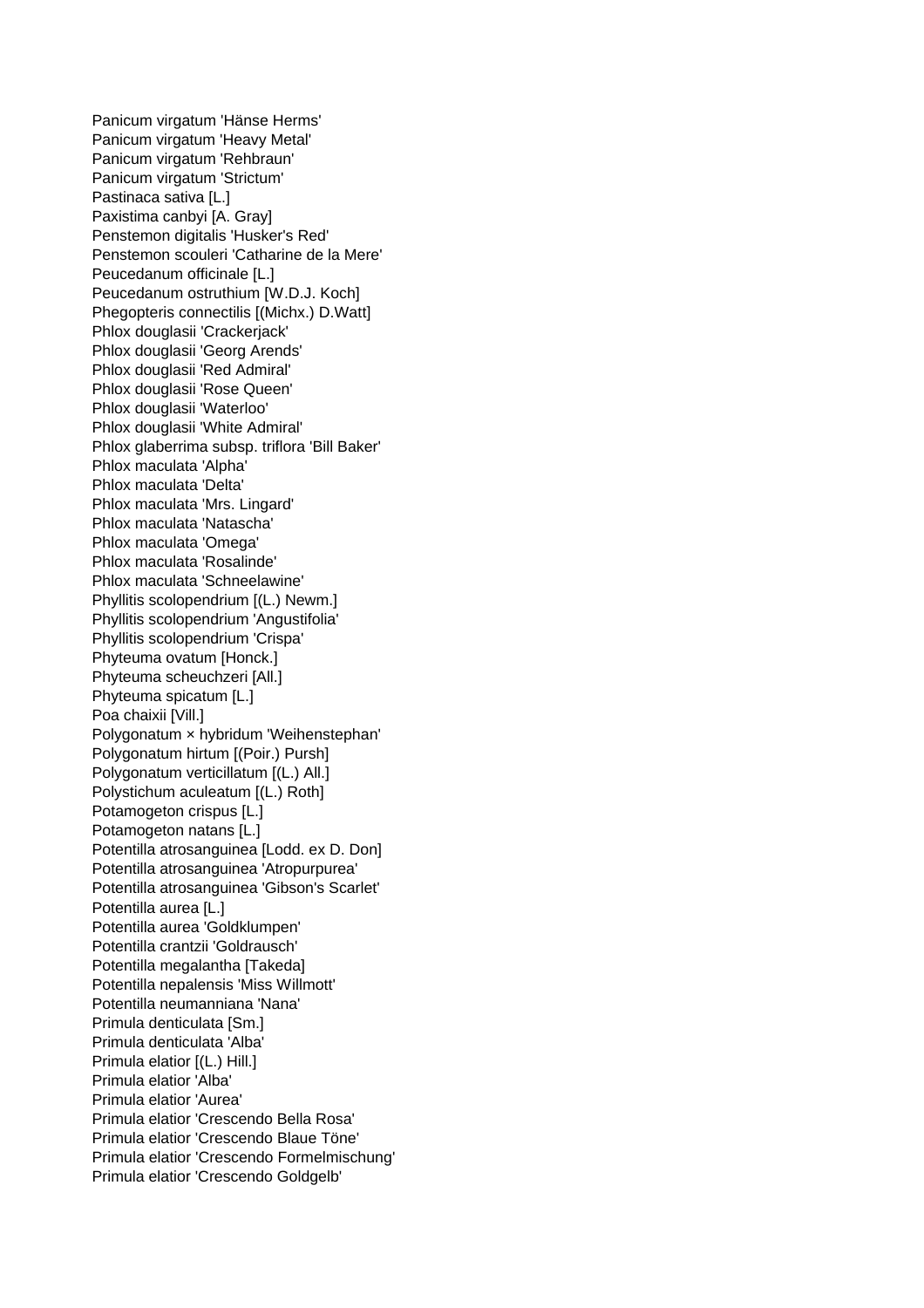Primula elatior 'Crescendo Leuchtendrot' Primula elatior 'Crescendo Primelgelb' Primula elatior 'Crescendo Reinweiß' Primula elatior 'Crescendo Rosa Töne' Primula elatior 'Vierländer Gold' Primula japonica [A. Gray] Primula japonica 'Alba' Primula japonica 'Carminea' Primula japonica 'Millers Crimson' Primula japonica 'Sanguinea' Primula juliae [Kusn.] Primula veris subsp. veris [L.] Prunella grandiflora [(L.) Scholler] Prunella grandiflora 'Loveliness' Pulmonaria saccharata 'Lewis Palmer' Pulmonaria saccharata 'Opal' Pulmonaria saccharata 'Reginald Kaye' Pulsatilla vulgaris [Mill.] Pulsatilla vulgaris 'Alba' Pulsatilla vulgaris 'Röde Klokke' Pulsatilla vulgaris subsp. grandis [(Wender.) Zamelis] Ranunculus acris 'Multiplex' Rodgersia aesculifolia [Batal.] Rodgersia podophylla [A. Gray] Rodgersia podophylla 'Rotlaub' Rodgersia purdomii [hort.] Salvia nemorosa 'Blauhügel' Salvia nemorosa 'Blaukönigin' Salvia nemorosa 'Mainacht' Salvia nemorosa 'Negrito' Salvia nemorosa 'Ostfriesland' Salvia nemorosa 'Rügen' Salvia nemorosa 'Schneehügel' Salvia nemorosa 'Viola Klose' Salvia nemorosa 'Wesuwe' Sanguisorba minor [Scop.] Saponaria x olivana [Wocke] Scilla siberica [Haw.] Scutellaria alpina [L.] Sedum acre [L.] Sempervivum arachnoideum [L.] Sempervivum arachnoideum 'Alpha' Sempervivum arachnoideum 'Beta' Sempervivum arachnoideum 'Gamma' Sempervivum arachnoideum 'Rheinkiesel' Sempervivum arachnoideum 'Silberkarneol' Sempervivum arachnoideum subsp. arachnoideum [L.] Sempervivum arachnoideum subsp. tomentosum [(C.B. Lehm et Schnittsp.) Schi] Sempervivum calcareum [Jordan] Sempervivum marmoreum 'Nocturno' Sempervivum marmoreum 'Pilatus' Sempervivum marmoreum 'Rubicumdum' Sempervivum marmoreum 'Rubin' Sempervivum montanum [L.] Sesleria heufleriana [Schur] Sesleria heufleriana subsp. hungarica [Schur]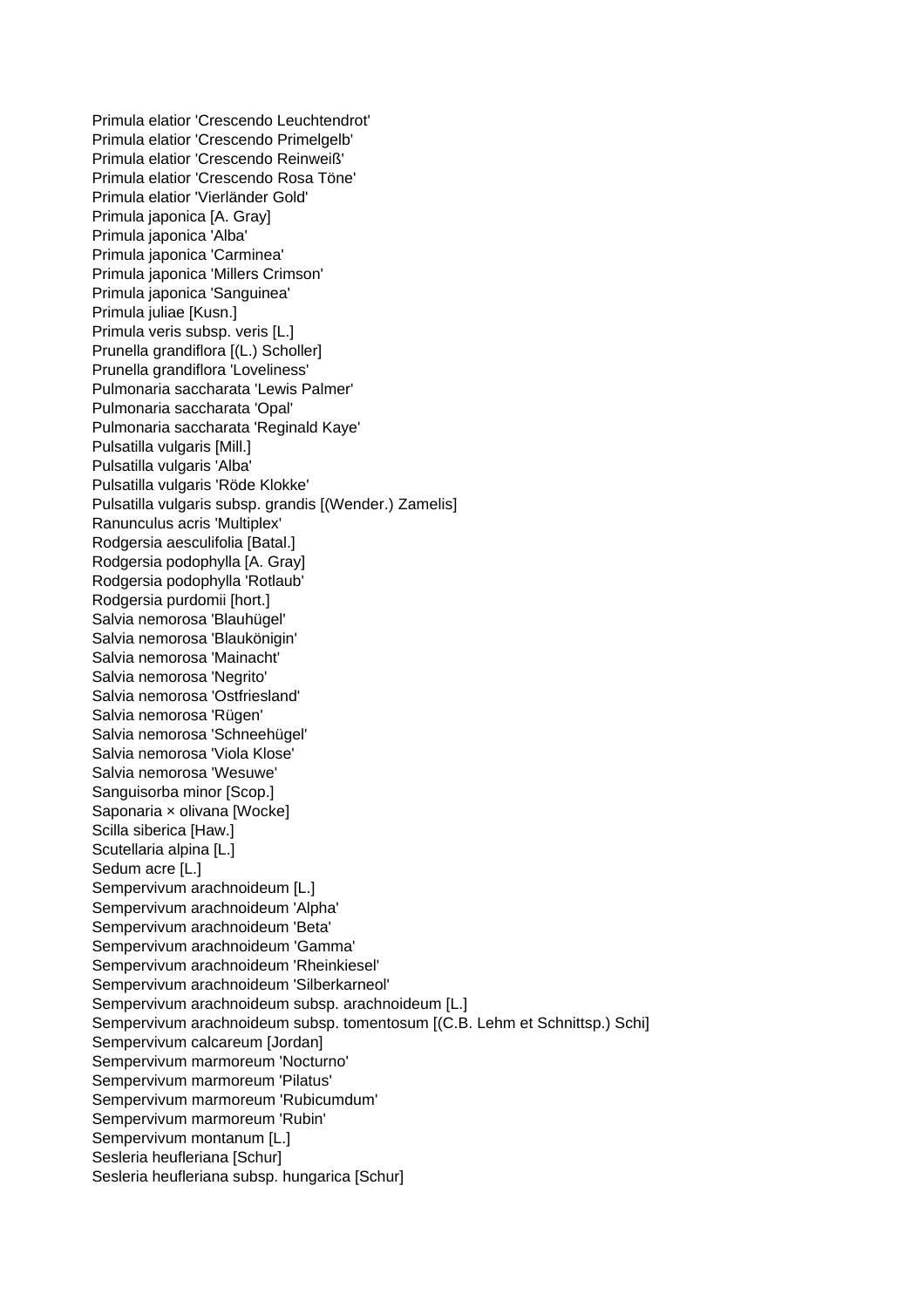Silene alpestris [Jacq.] Silene schafta 'Splendens' Silene zawadzkii [Herbich] Solidago × hybrida 'Golden Shower' Solidago × hybrida 'Goldenmosa' Solidago × hybrida 'Goldwedel' Solidago × hybrida 'Laurin' Solidago × hybrida 'Ledsham' Solidago × hybrida 'Strahlenkrone' Solidago sphacelata 'Golden Fleece' Solidago virgaurea subsp. minuta 'Goldzwerg' Sorghastrum nutans [(L.) Nash] Spartina pectinata 'Aureomarginata' Stachys byzantina [K. Koch] Stachys byzantina 'Cotton Boll' Stachys byzantina 'Silver Carpet' Stachys grandiflora 'Superba' Stachys officinalis [(L.) Trev.] Stratiotes aloides [L.] Symphytum grandiflorum [DC.] Symphytum grandiflorum 'Blaue Glocken' Symphytum grandiflorum 'Hidcote Blue' Symphytum grandiflorum 'Saphir' Symphytum grandiflorum 'Wisley Blue' Symphytum officinale [L.] Symphytum peregrinum [Ledeb.] Tanacetum coccineum 'Duro' Tanacetum coccineum 'Eileen May Robinson' Tanacetum coccineum 'James Kelway' Tanacetum coccineum 'Mont Blanc' Tanacetum coccineum 'Regent' Tanacetum coccineum 'Robinsons Rosa' Tanacetum coccineum 'Robinsons Rot' Thymus doerfleri 'Bressingham Seedling' Thymus praecox 'Minus' Thymus praecox 'Purpurteppich' Thymus serpyllum 'Albus' Thymus serpyllum 'Coccineus' Thymus serpyllum 'Purple Beauty' Trapa natans [L.] Trollius × cultorum 'Earliest of All' Trollius × cultorum 'Frühlingsbote' Trollius × cultorum 'Goldquelle' Trollius × cultorum 'Hohes Licht' Trollius × cultorum 'Lemon Queen' Trollius × cultorum 'Maigold' Trollius × cultorum 'Orange Globe' Trollius × cultorum 'Orange Princess' Trollius × cultorum 'Prichard Giant' Trollius × cultorum 'T.Smith' Trollius chinensis 'Golden Queen' Trollius europaeus [L.] Trollius europaeus 'Superbus' Trollius pumilus [D. Don] Tulipa Triumph-Hybride 'Coleur Cardinal' Typha shuttleworthii [W.D.J. Koch et Sond.]